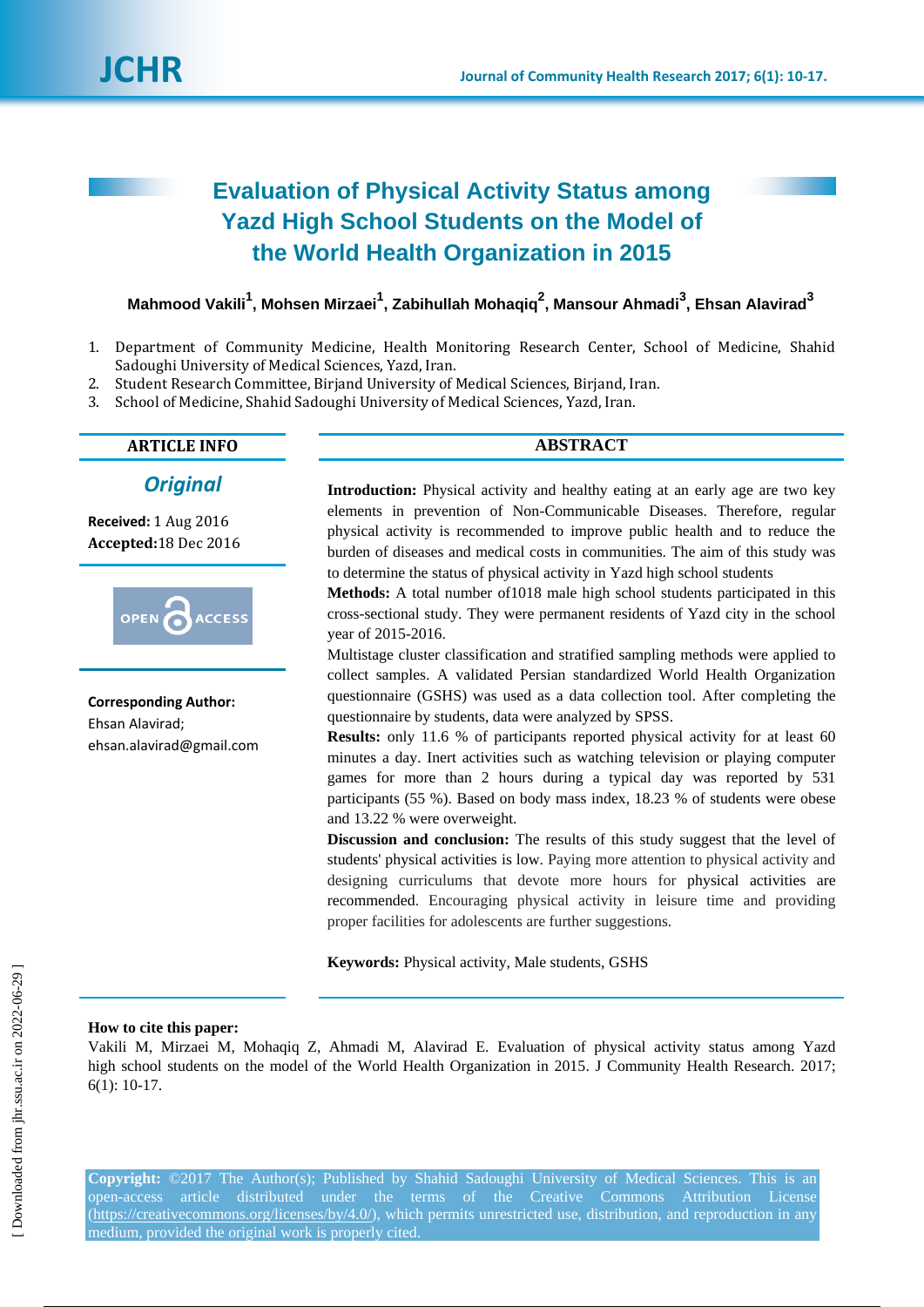#### **Introduction**

Physical health is the main prerequisite for mental and social health development. Physical health is related to mental and social health. There are two important problems in dealing with the transitional period of infectious diseases to chronic non-communicable diseases  $(1)$ : low physical activity and poor dietary status. These factors are among the main susceptibilities to deal with chronic diseases like cardiovascular disease, cancer, and stroke, that are the three leading causes of death in adults over 18 years  $(2-5)$ . Physical activity decreases the risk of obesity, chronic diseases, and potentially could change high risk life styles like inappropriate dietary habits, smoking, and substance abuse to a safer life manner  $(6)$ . It is predicted that more than 70 % of obese adolescents will be obese adults in the future that is probably a consequence of continuing inappropriate life style such as lack of physical activity and having a sedentary life style  $(7)$ . In addition, high risk and inappropriate behaviors are huge challenges in the field of healthcare which are the leading cause of mortality among the young people and adolescents in each area worldwide  $(8, 9)$ . The development of modern technologies and machinery life style has led to lack of physical activity among different age groups especially children and adolescents; this is considered as a serious threat in these groups of society  $(10)$ . Low physical activity is expressed as a new health problem by the World Health Organization  $(11)$ . According to WHO, 60 minutes of mild physical activity per day is needed for a child or an adolescent to be at a standard level of cardiovascular, respiratory, and musculoskeletal health, respectively  $(12-14)$ . Therefore, regular physical activity is recommended to improve public health and to reduce the burden of disease and medical costs among the communities <sup>(15)</sup>. In adolescence the need for taking dietary elements is increased but the desire for doing some physical activities is reduced <sup>(16)</sup>. Some studies showed that those adolescents who spend more than 2 hours in a day on a sitting activities like

watching TV are prone to mental and physical disorders <sup>(17)</sup>. Different studies have been conducted on physical activity among children and adolescents so far  $(10)$ . Awareness about physical activity status among children and adolescents and its indicators can be helpful in educational and executive planning to encourage the children having more physically active behaviors and life style. World Health Organization recommended a questionnaire for evaluation of adolescents' health and relative risk factors. Since there has been no available report on physical activity status among students in high schools of Yazd city according to GSHS (Global School-based Student Health Survey) questionnaire, we decided to perform the current study to determine the physical activity status among this social group. The purpose of this study was to provide a suitable demographic and statistical data to compare physical activity status in Yazd with other areas and prepare basic information for future interventional studies.

### **Methods**

This cross-sectional study was conducted on all male students studying at high school level in city of Yazd in educational year 2015-2016.

Sample selection was done on 1018 high school male students through multi-stage cluster and stratified sampling method. Stratified sampling in each educational area was performed considering the proportion of students in public schools / private school according to their educational grade. Clusters were determined at school levels (first or second) and 25 students were estimated as the size of each cluster. The sample size was calculated ultimately as 1000 according to cluster sampling method to achieve proper estimation of physical activity status (confidence level 95 %, frequency of proper activity in student 25  $%$  <sup>(10)</sup>, margin of error 3.3 %, and cluster coefficient 1.5). A list of all high schools was obtained and randomly 10 schools were selected in each statistical zone. One class of middle grade was select randomly from each school. In other words, 40 clusters consisting of 25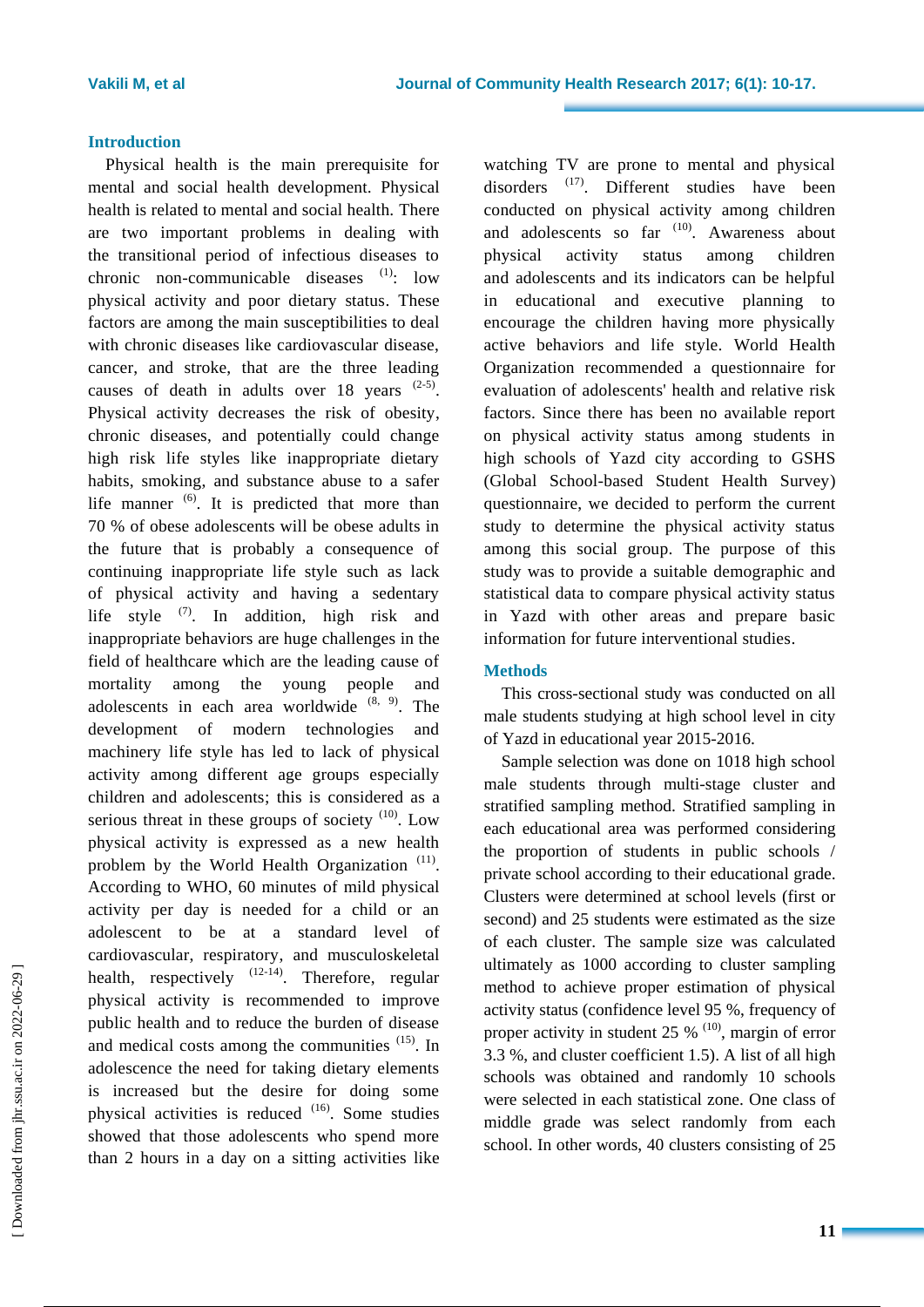students were selected in which every school classes were considered as a cluster and all students in that class entered the study.

Data collection was done in cooperation with a team of trained physicians for completion of questionnaires under standardized protocols of the World Health Organization in all phases 18)  $(18)$ . The Persian translation of GSHS version 2013 was used as the study questionnaire which its validity and reliability was approved by Ziaei<sup>(19)</sup>. The collected questionnaires had identification codes instead of students' names. Questionnaires contained demographic data and 9 other classifications of information regarding alcohol consumption, nutritional behaviors, substance abuse, healthcare issues, psychological health, physical activities, supportive factors, smoking, and violence. These questionnaires were completed with verbal consents expressed by the participants. Physical activity was defined as any kind of activity that leads to an increase in breathing and pulse rate. It was classified in three categories: less than two times per week as low physical activity, between 2-4 times per week as moderate activity, and more than 5 times as severe physical activity.

For those sedentary activities like watching TV, less than 2 hours was considered as trivial time waste while more than 2 hours was taken as time wasting. After completing the questionnaire by students, information was analyzed by software SPSS and comparative tests like chi-squared and spearman correlation were conducted. In all cases the significant level were considered as 0.05.

#### **Results**

Totally 1018 high school students participated in this study. All of them were permanent residents of Yazd city. Totally, 52 % of students were studying at private schools and 48 % at public schools.

The frequency distribution based on parental education status revealed that 28 % of mothers and 36.4 % of fathers had university educational degrees (Table 1)

An average of 6 - 7 hours of night sleep was reported by 47.3 % of participants before going to school; however, 25.1 % of them had more than 7 hours of night sleep.

Furthermore, it was observed that 59.1 % of participants had a normal BMI and 17.8 % had a BMI more than 30 (considered as obese).

| <b>Education level</b>   | <b>Education level of mother</b> |               | <b>Education level of Father</b> |               |  |
|--------------------------|----------------------------------|---------------|----------------------------------|---------------|--|
|                          | Percentage                       | <b>Number</b> | Percentage                       | <b>Number</b> |  |
| Illiterate               | 4.5 %                            | 41            | 2.2 %                            | 22            |  |
| Primary school           | 21 %                             | 190           | 15.3 %                           | 140           |  |
| Middle school            | 19.2 %                           | 174           | 19.5 %                           | 178           |  |
| High school              | 27.3 %                           | 247           | 26.6 %                           | 243           |  |
| Bachelor degree          | 21.3 %                           | 193           | 25.2 %                           | 230           |  |
| <b>Higher educations</b> | $6.7\%$                          | 61            | 11.2 %                           | 120           |  |

**Table 1.** Summary results of parental education level among the students

According to participants' self-reports, 11.6 % had a regular physical activity for at least 60 minutes per day during last year.

The frequency distribution of physical activity among students is shown at Table 2.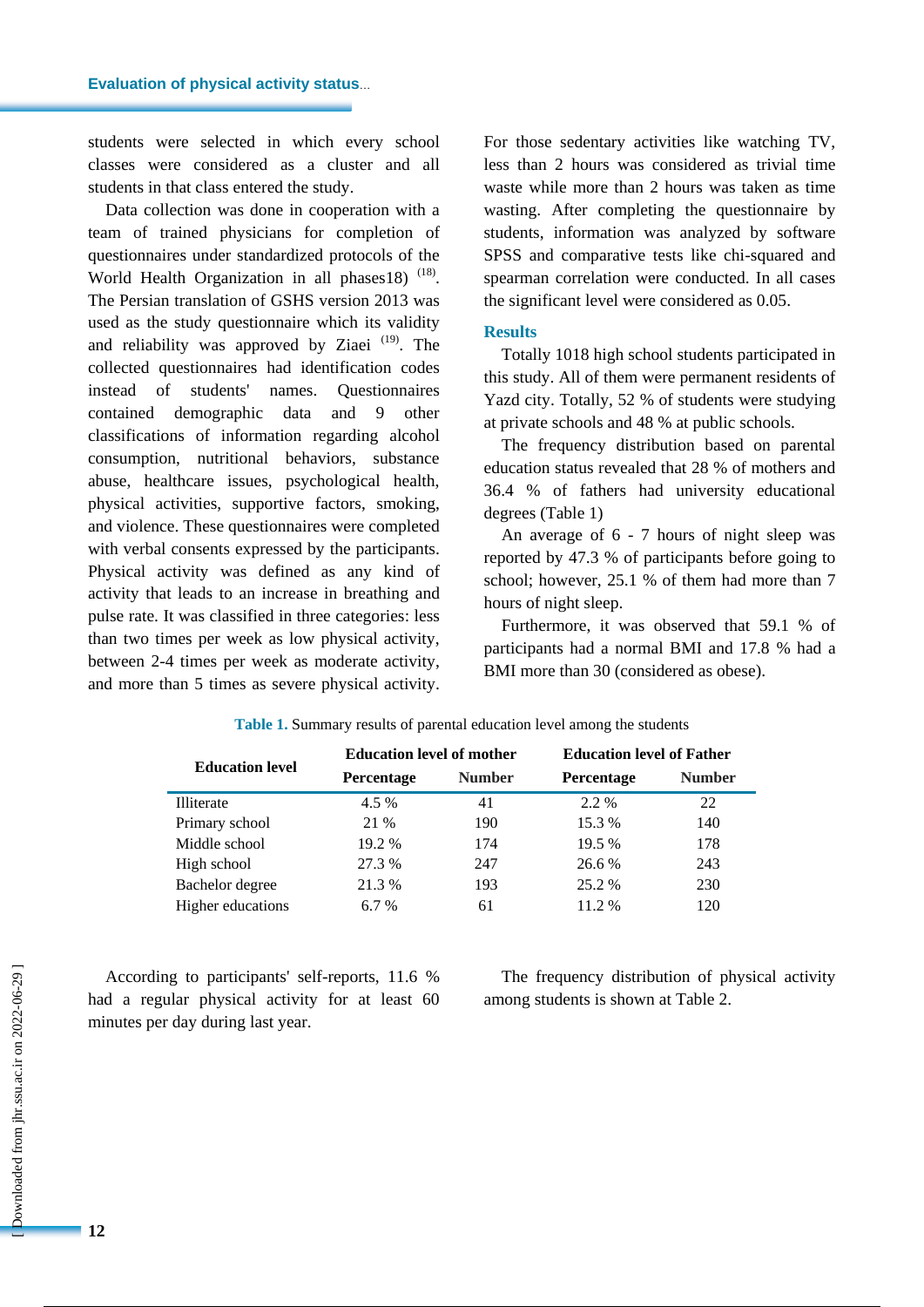|                                                         | The amount of physical activity during last 7 days* |                               |                               |                                                |  |  |
|---------------------------------------------------------|-----------------------------------------------------|-------------------------------|-------------------------------|------------------------------------------------|--|--|
| <b>VARIABLES</b>                                        | Low                                                 | <b>Intermediate</b>           | <b>High</b>                   | <b>Total®</b><br><b>Number</b><br>(Percentage) |  |  |
|                                                         | <b>Number</b><br>(Percentage)                       | <b>Number</b><br>(Percentage) | <b>Number</b><br>(Percentage) |                                                |  |  |
| Minimum 60 minutes walking in a day                     | 363 (37.5)                                          | 402(41.4)                     | 204(21.1)                     | 969 (100)                                      |  |  |
| Go to school on foot or by a bicycle                    | 433(45.1)                                           | 240(25)                       | 288 (29.9)                    | 961 (100)                                      |  |  |
| Going to body fitness classes                           | 561 (57.9)                                          | 231(23.8)                     | 177(18.3)                     | 969 (100)                                      |  |  |
| Doing some exercises in order to<br>muscular strengthen | 542 (61.8)                                          | 216(24.6)                     | 119(13.5)                     | 877 (100)                                      |  |  |
| Doing stretching exercises                              | 569 (64.9)                                          | 213(24.3)                     | 95(9.3)                       | 887 (100)                                      |  |  |

**Table 2.** Frequency Distribution of Physical Activity among Students in Educational Year 2014-2015

 \*less than two times per week as low physical activity, between 2-4 times per week as moderate activity and more than 5 as severe physical activity.

®All participants have not answered all questions.

Information tabulated in Table 2 represent that 55 % of participants had sedentary activities like watching TV or playing computer games for more than 2 hours in an ordinary day. However, 44.2 % of them did not play any kind of sports games in a sports team during last year. Of 1018 students, 66 (7.5 %) had a regular daily exercise program and physical activity to strengthen their muscles, while 336 students (38.3 %) had no stretching exercise during last week. Regarding design of a physical health plan, 61.3% of students reported that they did not receive any training in extraordinary or ordinary classes. For education on prophylaxis in the case of physical traumas in sports activities, 502 students (57.6 %) had not received any kind of education.

More than half of the students (50.5 %) had no training regarding the benefits of physical activities in any of their classes and 52.9 % of them had no experience in learning about opportunities of developing physical activities in their societies.

Based on the achieved data in this study, there is a significant association between educations around benefits of physical activities and having any of these 3 experiences: being physically active for at least 60 minutes continuously during last 7 days, attendance in a body fitness classes during last 12 months, or having stretching exercises accompanied by playing in a sports team during last 12 months (p<0.05). (Table3).

According to Table 3, there is a significant correlation between receiving any kind of education on benefits of physical activities and doing stretching exercises or passing the distance between home to school by a bicycle or taking a walk ( $p<0.05$ ).

Based on the data revealed in the current study, there is a significant association between studentship physical activities and parental educational status as well as the maternal educational status  $(p<0.05)$ . But there was no significant correlation between the studentship physical activities and the type of their schools, that is public or private school (p>0.05) (Table 3).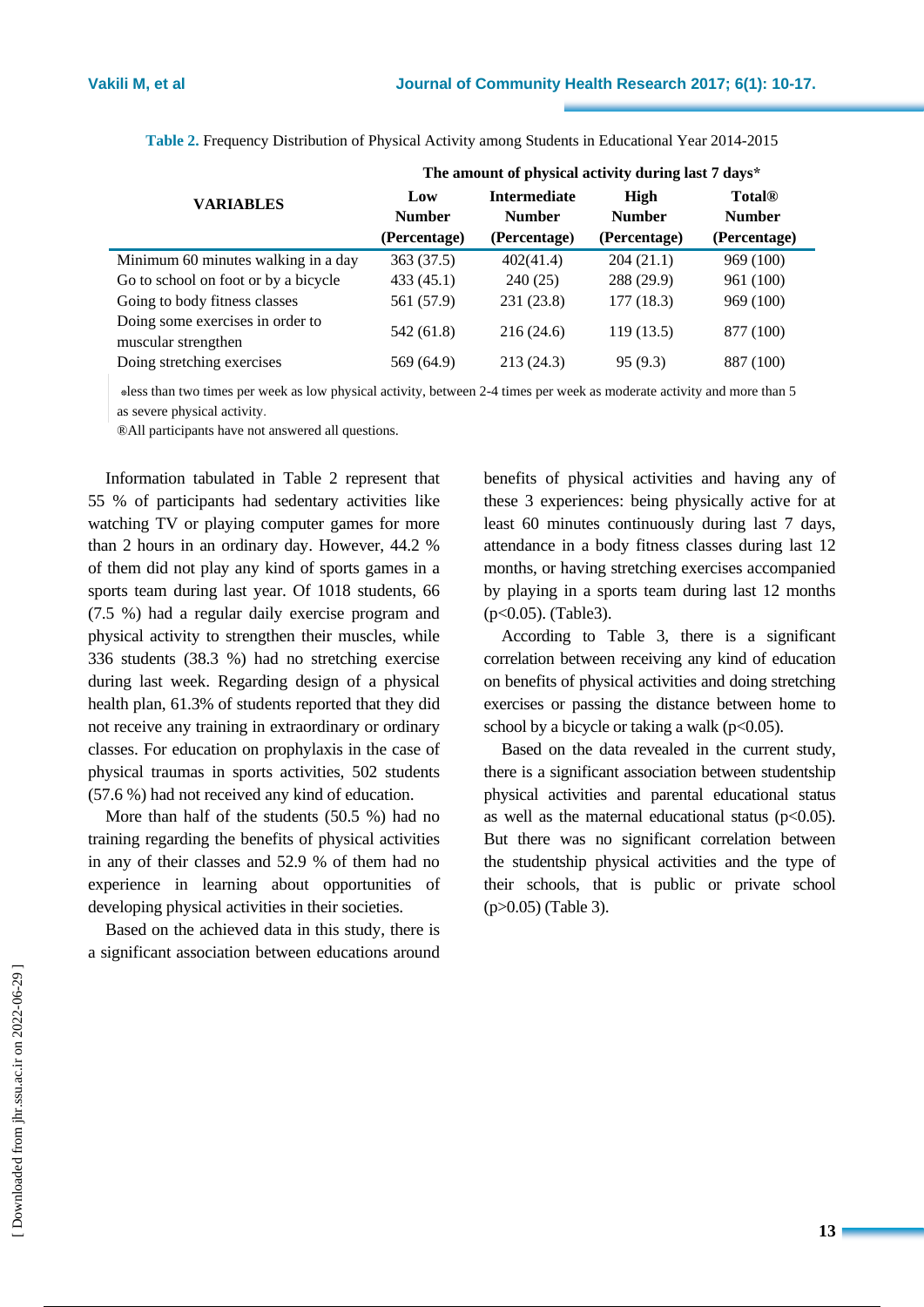#### **Evaluation of physical activity status**…

**Table 3.** Correlation between physical activity and receiving relevant education from school, type of school, educational grade, sleeping time, parental educations, and BMI of students during educational year 2014 - 2015

|                             |                  | 60 minutes<br>walking<br>per day | <b>Passing the distance</b><br>between school and<br>home by a bicycle<br>or on foots | <b>Attendance in</b><br>body fitness<br>classes | Doing<br>sedentary<br>activities | <b>Playing in</b><br>a sports<br>team |
|-----------------------------|------------------|----------------------------------|---------------------------------------------------------------------------------------|-------------------------------------------------|----------------------------------|---------------------------------------|
| Learning to                 | Test statistic*  | 26.077                           | 18.710                                                                                | 25.787                                          | 15.917                           | 16.011                                |
| design a<br>healthcare plan | P value          | 0.025                            | 0.176                                                                                 | 0.004                                           | 0.102                            | 0.014                                 |
| Benefits of                 | Test statistic*  | 11.290                           | 29.870                                                                                | 9.892                                           | 14.477                           | 7.757                                 |
| physical<br>activities      | P value          | 0.663                            | 0.008                                                                                 | 0.450                                           | 0.152                            | 0.256                                 |
| Opportunity in              | Test statistic*  | 22.187                           | 23.998                                                                                | 30.104                                          | 9.681                            | 8.162                                 |
| the society                 | P value          | 0.075                            | 0.046                                                                                 | 0.001                                           | 0.469                            | 0.227                                 |
| Type of school              | Test statistic*  | 13.572                           | 7.336                                                                                 | 1.646                                           | 7.628                            | 2.212                                 |
|                             | P value          | 0.059                            | 0.395                                                                                 | 0.896                                           | 0.178                            | 0.530                                 |
| Grade                       | Test statistic** | $-0.108$                         | $-0.022$                                                                              | $-0.005$                                        | 0.073                            | 0.030                                 |
|                             | P value          | 0.007                            | 0.586                                                                                 | 0.894                                           | 0.072                            | 0.481                                 |
| Sleeping time               | Test statistic** | 0.125                            | 0.057                                                                                 | 0.102                                           | 0.029                            | 0.122                                 |
|                             | P value          | 0.000                            | 0.050                                                                                 | 0.003                                           | 0.398                            | 0.000                                 |
| Father education            | Test statistic** | 0.027                            | $-0.082$                                                                              | 0.060                                           | $-0.007$                         | 0.016                                 |
|                             | P value          | 0.431                            | 0.007                                                                                 | 0.077                                           | 0.845                            | 0.655                                 |
| Maternal                    | Test statistic** | 0.031                            | $-0.156$                                                                              | 0.075                                           | 0.111                            | 0.021                                 |
| Education                   | P value          | 0.365                            | 0.000                                                                                 | 0.027                                           | 0.001                            | 0.550                                 |
| BMI                         | Test statistic** | 13.572                           | 7.336                                                                                 | 1.646                                           | 7.628                            | 2.212                                 |
|                             | P value          | 0.059                            | 0.395                                                                                 | 0.896                                           | 0.178                            | 0.530                                 |

#### **Types of physical activity in terms of number of days per week**

Chi-value\*

Spearman's rho\*\*

### **Discussion**

This study was conducted through WHO method to evaluate the correlation between physical activity status and sedentary behaviors with educational contexts about physical activity among male high school students

Despite reaching the optimum level of sports benefits after around 30 minutes of continued walking in adults, this rate is at least 60 minutes of continued physical activity among children aged between 5 to 17 $^{(20)}$ .

Based on the instructions for physical activities among children and adolescents, a minimum of 60 minutes of physical activities is required in an ordinary day which should be planned from moderate to severe intensity in an aerobic condition for at least 3 days in a week. This is the standard for physical activity among these age groups <sup>(21)</sup>.

The reported results showed that 37.5 % of participants had a low level of physical activity and 41.4 % have mentioned an intermediate level of physical activity. These findings were similar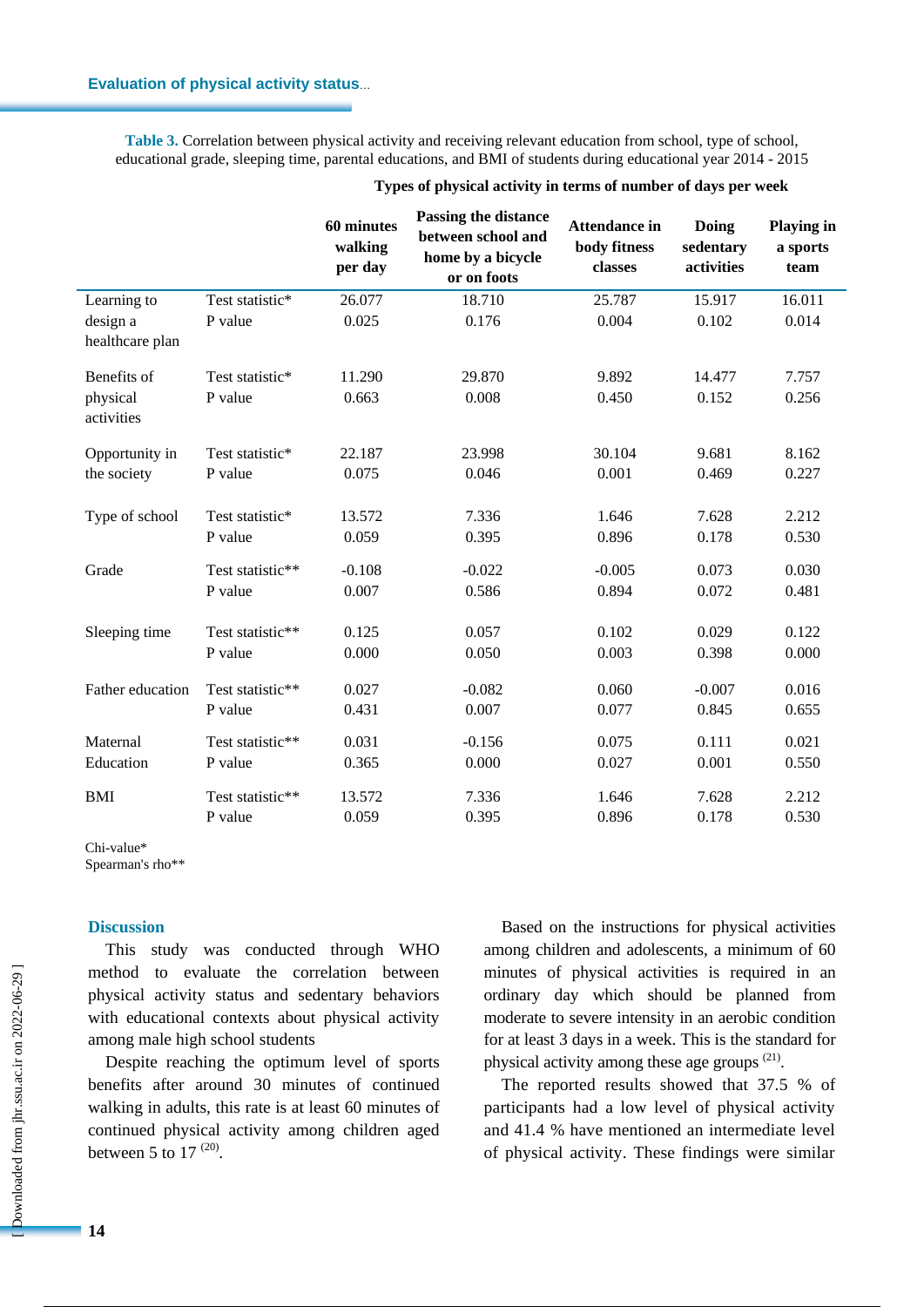to those of Kelishadi et al. who classified the amount of physical activity among Iranian students into 3 levels: level 1 for those students who had a low physical activity (34.4 %), level 2 for students with a moderate physical activity (38.9 %), and level 3 for those who had a high physical activity  $(25.1 \%)^{(22)}$ .

The amount of physical activity among 13-year old Malaysian teenagers was investigated by Dawn et al. They categorized participants into three categories: 22 % with low physical activity, 73.1 % with moderate physical activity, and 4.8 % with high physical activity  $(23)$ . It seems that the difference is due to different culture, scoring methods, and classification strategies as well as application of different questionnaires.

The achieved results from this study revealed that nearly 55 % of participants spent more than 2 hours per day on sedentary hobbies like watching TV or playing computer games. This finding was similar to the one indicated by Magnosanet et al. who reported a time duration of more than 3 hours per day for watching TV or playing computer games among the participants. Based on their findings, girls more than boys were involved in time consuming sedentary hobbies like watching TV  $(24)$ .

The study conducted by Ziaei et al. revealed that totally 8 - 9 hours per day had been spent on sedentary hobbies like watching TV or playing computer games by the participants. This amount contains nearly the half of activities with mild intensity  $(10)$ .

There is a huge amount of physical inactivity and this can be considered as an alarm point to the healthcare providers and managers. The development of urbanization, modern technologies availability, lack of suitable places specified for education, and also free time and undeveloped culture of public exercise are all among the leading factors to sedentary and physical inactivity among the students.

Our findings revealed that 80 % of participants were in intermediate or low physical activity groups that could be considered as an important indication for educational necessity on the issue of

physical activity in schools  $(25)$ . So, based on this finding, an urgent need is felt for school staffs to ratify some obligatory rules on the issue of giving information about the importance of exercise and physical activities.

The collected data showed that level of physical activity is low in both public and private schools. This finding was the same as the results revealed by Khodamoradi et al. who have expressed that the physical activity in Iranian schools is extremely low whether at public schools or a private ones  $(1)$ .

There was a significant relationship between physical activity (e.g., going to school by foot or bicycle, exercising in sports team etc.) and parents' education  $(P<0.05)$ . this finding is different from some studies in which no significant effect was found for frequency of physical activity  $(7, 26)$  and is similar to some others  $(27)$ . This conflicting results may be related to socio-cultural context of communities or difference in design procedure.

A significant relationship was found between the average amount of sleep before going to school and physical activity, but there were no significant relationship among the amount of time spent on watching TV, playing computer games, talking with friends, and other variables in this study.

Our findings showed that there is an inverse significant relationship between physical activity and body mass index which is similar with some other studies  $(28, 29)$ .

No significant association was observed between sedentary behaviors such as watching TV and using a computer with a BMI in our study, that is in contrary to some other findings  $(29)$ . This study was faced with some limitations, such as use of self-report questionnaires. The other limitation was that enrollment of students in schools out of Yazd was not possible. So, researchers could not assess the relationship between location and physical activity. Additionally, similar studies among female students can help to analyze gender differences in physical activity.

### **Conclusion**

According to the findings of the current study, there is a great crisis on the issue of physical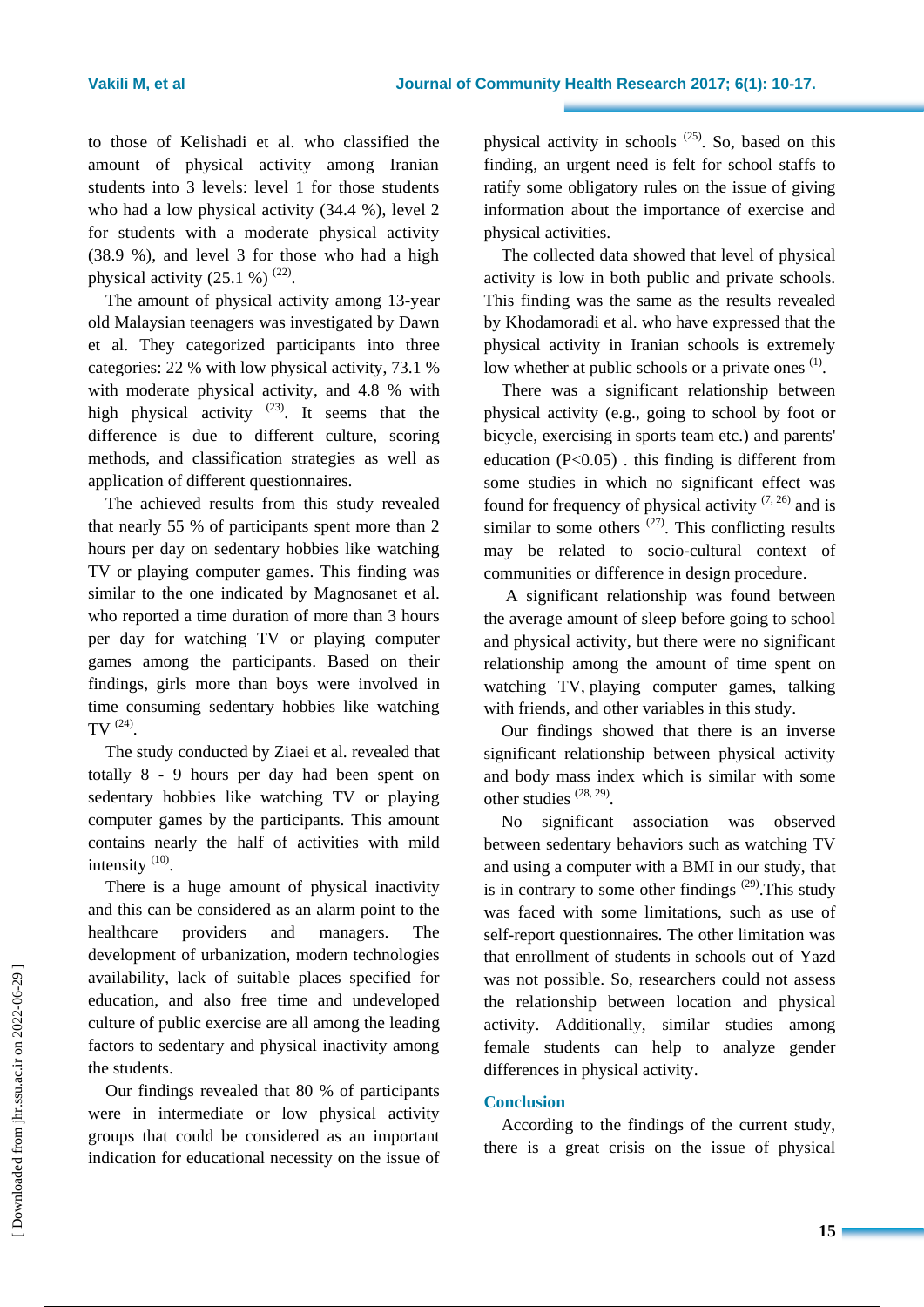activity among the high school students in Yazd. So, it is preferred to employ a multi directional strategy to overcome the undesirable situations which exist among Iranian schools. This strategy should provide students with appropriate and continues information about the benefits of physical activities. It also requires to prepare all sports' facilities needed to improve the physical activity status among the students.

#### **Acknowledgments**

This article is extracted from medical school thesis. Authors appreciate School staff and students for their cooperation in data collection.

### **Conflict of interest**

The authors declare that there is no conflict of interests.

#### **References**

- 1.Khodamoradi F, Mozafarsaadati H, Nabavi S, et al. Survey of physical activity level and stage of change among high school. Journal of North Khorasan University of Medical Sciences. 2014;6(2):289-95.
- 2.Bobadilla JL, Frenk J, Lozano R, et al. The epidemiologic transition and health priorities.edited by Dean T. Jamison et al.. New York, Oxford University Press, 1993.
- 3.Mackenbach J. The epidemiologic transition theory. J Epidemiol Community Health. 1994;48: 329-331.
- 4.Yusuf S, Reddy S, Ounpuu S, et al. Global burden of cardiovascular diseases: part I: general considerations, the epidemiologic transition, risk factors, and impact of urbanization. Circulation. 2001;104(22):2746-53.
- 5.Neumark-Sztainer D, Story M, Hannan P, et al. Factors associated with changes in physical activity: a cohort study of inactive adolescent girls. Archives of pediatrics & adolescent medicine. 2003;157(8):803-10.
- 6.Pender N, Bar-Or O, Wilk B, et al. Self-efficacy and perceived exertion of girls during exercise. Nursing research. 2001;51(2):86-91.
- 7.Tamimi H, Noroozi A. Determinants of Physical Activity in High School Girl Students: Study Based on Health Promotion Model (HPM). Journal of Health. 2015;6(5):527-37.
- 8.Drenowatz C, Carlson JJ, Pfeiffer KA, et al. Joint association of physical activity/screen time and diet on CVD risk factors in 10-year-old children. Frontiers of medicine. 2012;6(4):428-35.
- 9.Salmon J, Campbell K, Crawford D. Television viewing habits associated with obesity risk factors: a survey of Melbourne schoolchildren. The Medical journal of Australia. 2006;184(2):64-7.
- 10. Ziaee V, Kelishadi R, Ardalan G, et al. Physical activity in Iranian students CASPIAN Study. Iranian Journal of Pediatrics. 2006;16(2):157-64.
- 11. Mousaviraja A, Nasirzadeh M, Aligol M, et al. Personality type and drug abuse among Iranian young adults: A comparative study. Life Sci J. 2014;11(4s):251-6.
- 12. Tudor-Locke C, Craig CL, Rowe DA, et al. How many steps/day are enough? for children and adolescents| NOVA. The University of Newcastle's Digital Repository. International Journal of Behavioral Nutrition and Physical Activity 2011;8(78). http://dx.doi.org/10.1186/1479-5868-8-78
- 13. World Health Organization. Global recommendations on Physical Activity for health: World Health Organization; 2010.
- 14. World Health Organization. Global strategy on diet, physical activity and health. 2015. URL [http://www](http://www/) who int/dietphysicalactivity/childhood/en/(accessed 23 August 2014). 2015.
- 15. Jalili M, Nazem F, Heydarianpur A. Impacts of pedometer determined physical activity on biochemical risk factors of the cardiovascular system. Scientific Research and Essays. 2011;6(25):5457-61.
- 16. Safiri S, Kelishadi R, Qorbani M, et al. Association of Dietary Behaviors with Physical Activity in a Nationally Representative Sample of Children and Adolescents: the CASPIAN-IV Study. International Journal of Pediatrics. 2016;4(3):1505-17.
- 17. Tremblay MS, LeBlanc AG, Kho ME, et al. Systematic review of sedentary behaviour and health indicators in school-aged children and youth. International Journal of Behavioral Nutrition and Physical Activity. 2011;8(1):98.
- 18. Onis M. WHO Child Growth Standards based on length/height, weight and age. Acta paediatrica. 2006;95(S450):76-85.